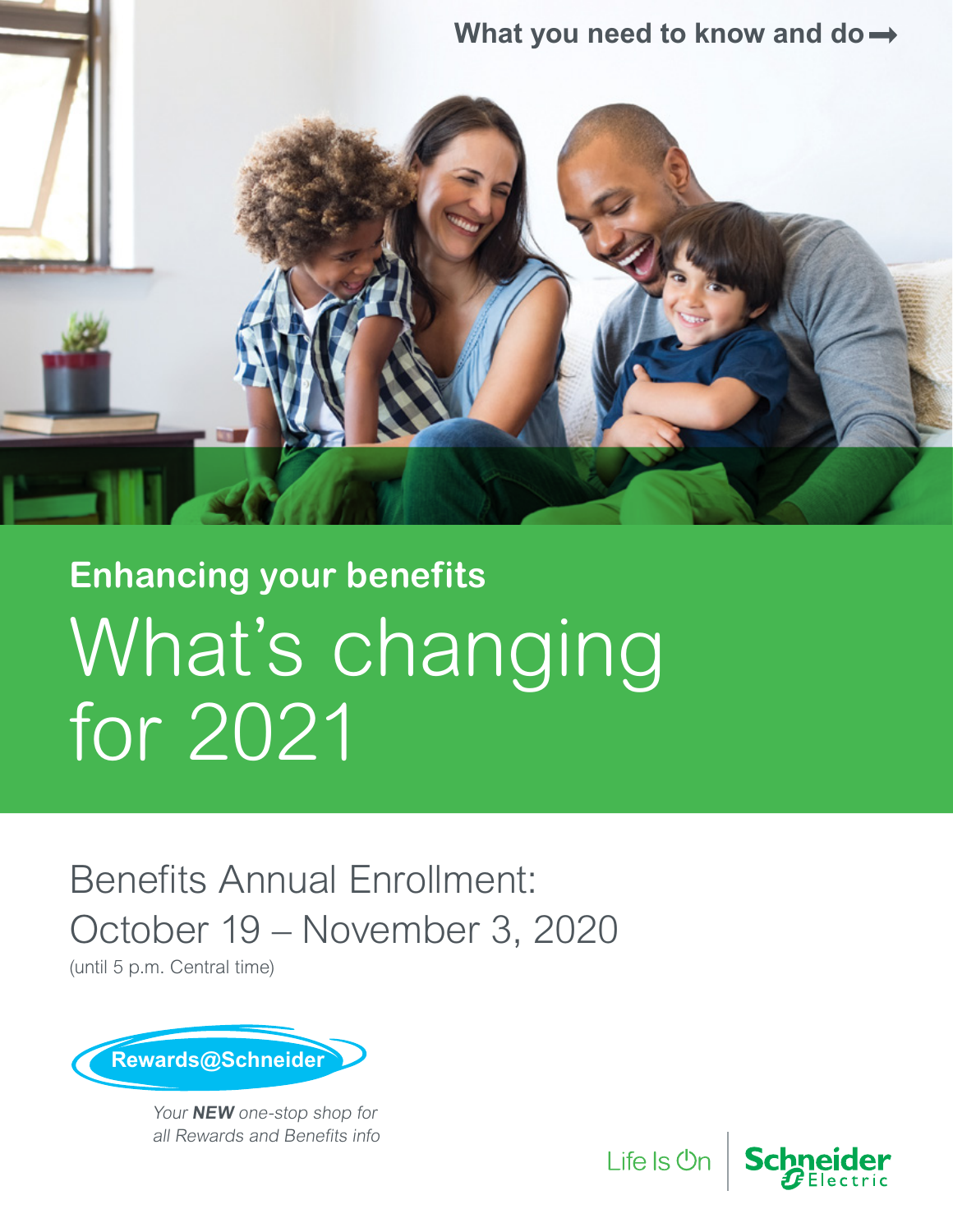

### We heard you.

At Schneider Electric, part of our Rewards philosophy is caring for you and providing you choice and personalized benefits. We conducted a Total Rewards Survey last fall as well as periodic focus groups in several locations to hear what you think of your benefits and what is important to you and your family.

Some of the key things we heard you want:

- More flexibility and opportunities to balance work and personal lives
- Better vision benefits and more network providers in rural areas
- Upfront HSA funding of the Company contribution
- New services to meet the demands of caring for your loved ones
- Easy-to-find information on benefits and all rewards offered

#### **You spoke. We listened.**

Your feedback helped shape the **many benefit enhancements we're making for 2021.** These changes are designed to deliver what you value and have asked for, while keeping benefits affordable for you and the Company in the long term. But we're going *beyond* benefits, with **New Ways of Working** — which is a set of flexible, innovative programs to help you balance your life and manage your time. Check out more details on the following pages.

### Your one-stop resource **Rewards@Schneider**

The *new* **Rewards@Schneider** is your one-stop online resource for personalized information about your rewards from Schneider Electric such as your:

- Benefits, including Annual Enrollment resources Compensation
- Performance & Development **•** Recognition
- 

Bookmark **Rewards@Schneider** so you can easily find your personalized information. Access Rewards@Schneider by clicking on the new Rewards@Schneider icon on your desktop or directly from SPICE, Yammer or support@Schneider. *Outside of the Schneider Electric network?* Visit the direct link to the right.

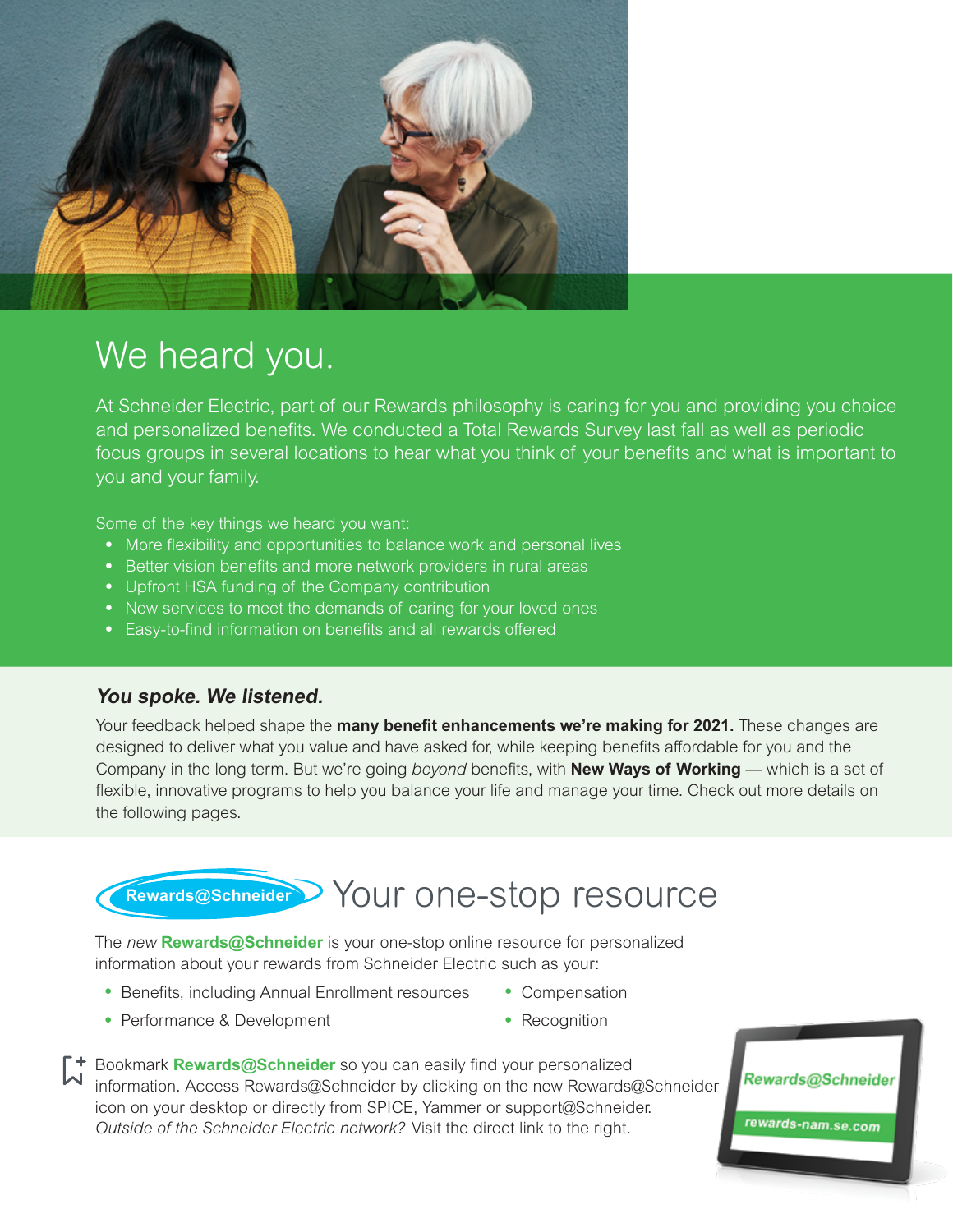### Annual Enrollment for 2021 benefits

This is your **once-a-year opportunity** to choose the benefit options that best meet your and your family's needs. Decide wisely. Read up on **what's new for your benefits starting January 1, 2021.** Then follow the **enrollment checklist** to ensure you have the coverage you want in 2021.



### Benefit changes and what's new for 2021

#### **New Ways of Working**

We get it: you need flexibility to balance work and the rest of your life, especially your commitments to caring for others. Through New Ways of Working, you can take care of what — and who — matters most.

#### **New PTO purchase program\***

During Annual Enrollment, you can **elect to purchase additional paid time off (PTO)** to use the following year:

- If you're normally eligible for 5 or 6 weeks of PTO, you can purchase 3 or 5 days.\*\*
- If you're normally eligible for 3 or 4 weeks of PTO, you can purchase 3, 5 or 10 days.\*\*

#### **How it works:**

- You pay for purchased PTO through before-tax payroll deductions over the next calendar year at your current rate of pay. The amount you pay can change during the year as your salary changes.
- All regular, accrued PTO (Company-paid PTO), including any carryover, must be used *before* using purchased PTO.
- Purchased PTO cannot be carried over to the next year.
- If you do not use all of your purchased PTO by the end of the year, you will be refunded for your purchased PTO by your final paycheck in December.
- If your employment ends, any unused, purchased PTO will be paid out on your final paycheck.

**NOTE:** PTO purchase is available if you were hired by October 1, 2020. Otherwise, PTO purchase is not available in the year you are hired. You can only make changes during the Annual Enrollment period each year.

For more details, visit **Rewards@Schneider**.

#### **Additional holiday\***

Schneider Electric will **celebrate Martin Luther King Jr. Day** by giving this as a paid day off to all U.S. non-union employees, increasing to 12 total paid holidays each year. Refer to **Rewards@Schneider** for the 2021 holiday schedule.

- \* Does not apply to Oxford union.
- \*\* These will be noted as hours when purchasing in BenefitsLink. One day of purchased PTO equals 8 hours, regardless of the number of hours you are normally scheduled to work in a day.

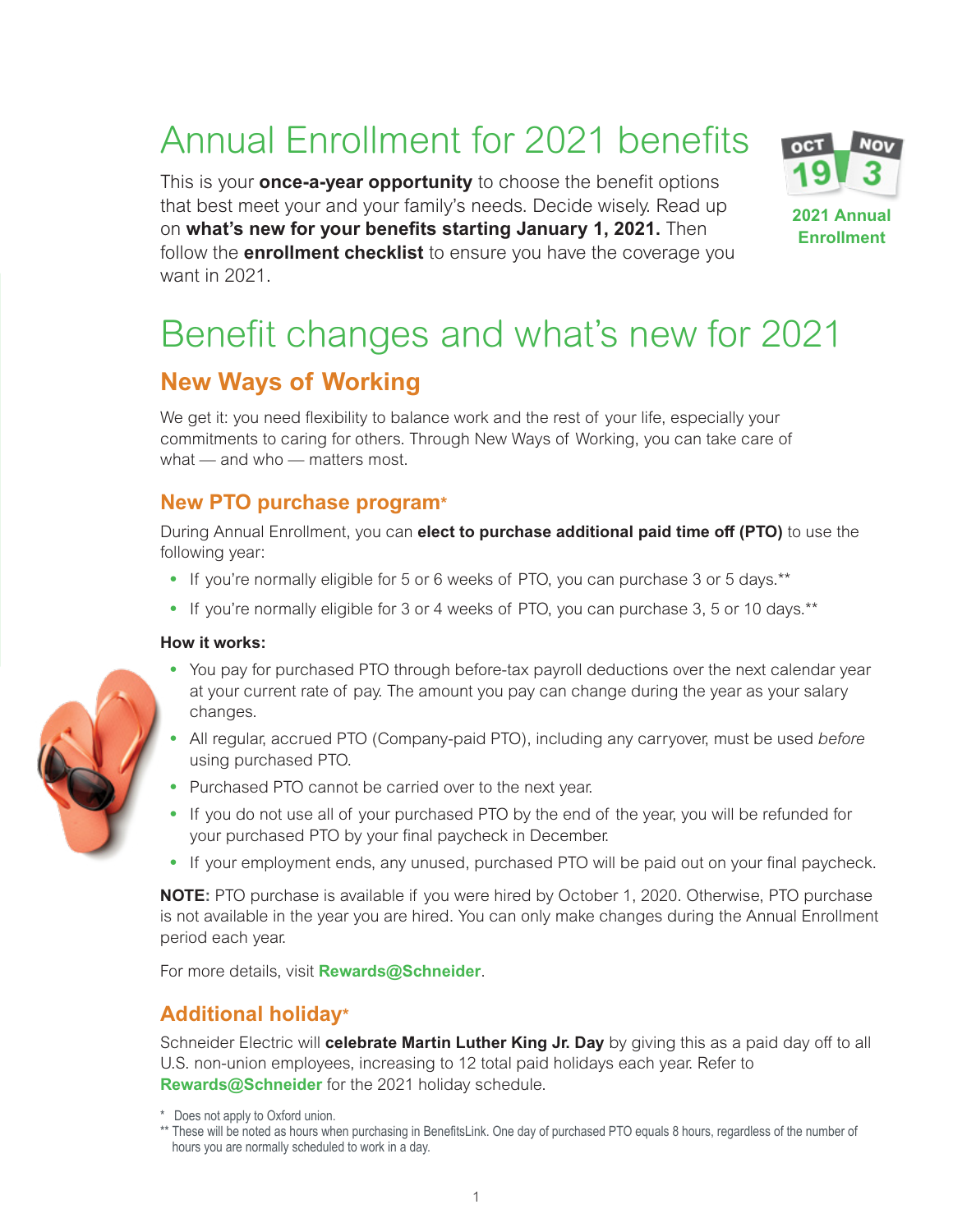#### **Care@Work benefits**

Through Care@Work, Schneider Electric gives you:

- 5 days per year of **Company-subsidized back-up child care, adult/elder care or pet care for last-minute emergencies** when full-time care is not available, and
- A free **care.com** premium membership.

#### **Back-up care**

When you need emergency care, you pay only \$5 per hour for in-home care or \$10 per day for care in a Care@Work center:

- Access centers or in-home providers that are **care.com** employees or from fully vetted partner agencies.
- Use your own personal network (such as a neighbor, family member, friend).

#### **Care.com membership**

- Browse the large, national network of local caregivers or providers.
- Post a job describing your needs for housekeeping, pet sitting or child care.
- Set up interviews, access background check options and pay your providers through **care.com**.
- Access tools, articles, blogs, calculators to help make more informed hiring decisions.

Look for more information on how to use the program at **Rewards@Schneider** and additional announcements coming soon!

#### **Changes for your health and well-being**

**!**

#### **Increased medical benefit coverage for cardiac, knee, hip, maternity and spine services**

If you need services related to **cardiac, knee, hip, maternity or spine and choose a Blue Distinction<sup>®</sup> Center+**, you will receive a higher level of coverage: 10% coinsurance rather than 20%, as part of your BCBSIL medical plan coverage.

Providers in the Blue Distinction Center+ are within the BCBS national network and have demonstrated their commitment to high-quality care, resulting in better overall outcomes for patients and lower costs.

#### **Questions on your BCBSIL benefits? On choosing a Blue Distinction Center+?**

You can contact a health advocate by calling the number on the back of your BCBSIL ID card: **877-557-3417.**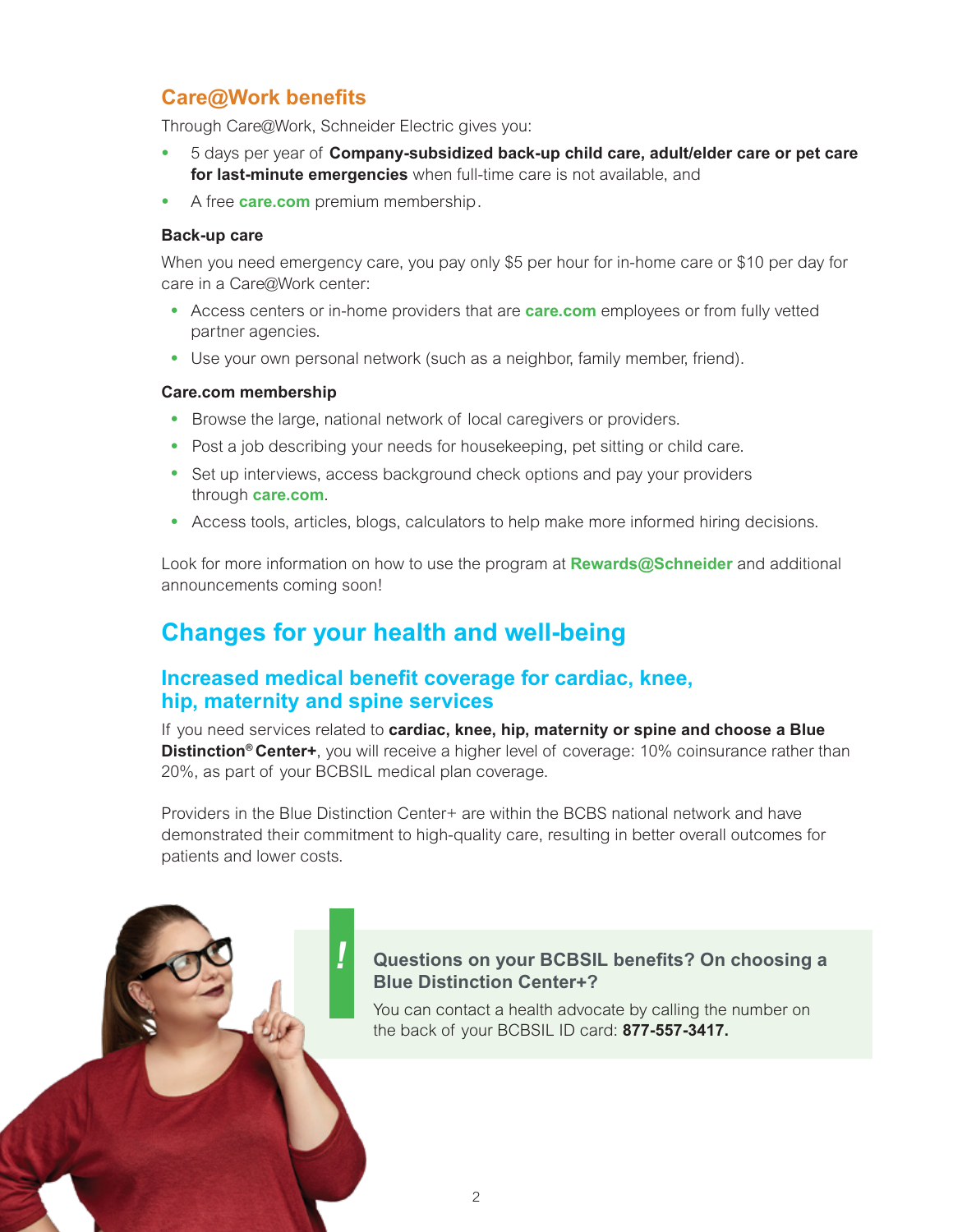

#### **Enhanced vision benefits through EyeMed**

We are moving the vision plan from Spectera to **EyeMed, with improved vision coverage and a larger overall provider network.** EyeMed's network includes more independent ophthalmologists and optometrists along with many popular retail chains such as Walmart, MyEyeDr., America's Best, Sam's Club, Target, Eyemart Express and Eyeglass World.

#### **Highlights include:**

- Reduced material copay from \$25 to \$15
- Increased frames and contacts coverage (referred to as an allowance) from \$175 to \$200
- Additional discounts through EyeMed's various partners such as Sunglass Hut and International Travel Solutions. Find the details in your 2021 Benefits Guide at **Rewards@Schneider**.

#### Out-of-network providers can be low-cost

*Did you know you can still use out-of-network providers as part of our new EyeMed vision plan?* When you use an out-of-network provider such as Costco, Visionworks and/or Warby Parker, you will be reimbursed up to the out-of-network allowance. Review all of your options. Depending on where you go, an out-of-network provider could end up being lower cost than an in-network boutique. **NOTE:** You will have to pay out of pocket and file a claim to be reimbursed for out-of-network providers. See the summary chart below for specifics. Plus, you can use your HSA or Health Care FSA (if you participate) to pay for your out-of-pocket costs.

#### **2021 Vision plan summary**

| Plan provision*                                                          | In-network                                                                                 | Out-of-network                                   |  |  |  |  |
|--------------------------------------------------------------------------|--------------------------------------------------------------------------------------------|--------------------------------------------------|--|--|--|--|
| Frequency of coverage                                                    | Exam, lenses, and frames once every calendar year (resetting in January of every year)     |                                                  |  |  |  |  |
| You pay copayments/Plan pays up to the allowance below, you pay the rest |                                                                                            |                                                  |  |  |  |  |
| Exams                                                                    | \$10 copayment                                                                             | Up to \$60 allowance                             |  |  |  |  |
| Lenses (standard plastic)                                                | \$15 copayment unless progressive<br>lenses, then \$70 to \$190 copayment                  | \$50 to \$90 allowance depending<br>on lens type |  |  |  |  |
| <b>Frames</b>                                                            | 20% off balance over<br>\$200 frame allowance                                              | Up to \$140 allowance                            |  |  |  |  |
| Contacts (materials only;<br>in lieu of lenses)                          | Conventional: 15% off balance<br>over \$200 allowance<br>Disposable: up to \$200 allowance | Up to \$200 allowance                            |  |  |  |  |
|                                                                          | Medically necessary: \$0 (paid in full)                                                    | Up to \$210 allowance                            |  |  |  |  |
| Contact lens fitting                                                     | Up to \$40 copayment                                                                       | Not covered                                      |  |  |  |  |

Items in **blue** below are enhancements for 2021 (lower copays and higher allowances).

\* Coverage allows for one pair of eyeglasses or contacts each year, but not both.

**!**

If you're enrolled in the 2020 vision plan under Spectera, your coverage will carry forward to 2021 at the same coverage tier and dependents with EyeMed. Everyone who has vision coverage in 2021 will receive a **new ID card** from EyeMed by the end of 2020.

#### Attend the EyeMed virtual benefits fair  $\leftrightarrow$

You can also find out more details about EyeMed, find an in-network provider and get answers to frequently asked questions by attending an EyeMed virtual benefits fair at **eyemedvirtualbenefitfair.com** / password EC44VWKR.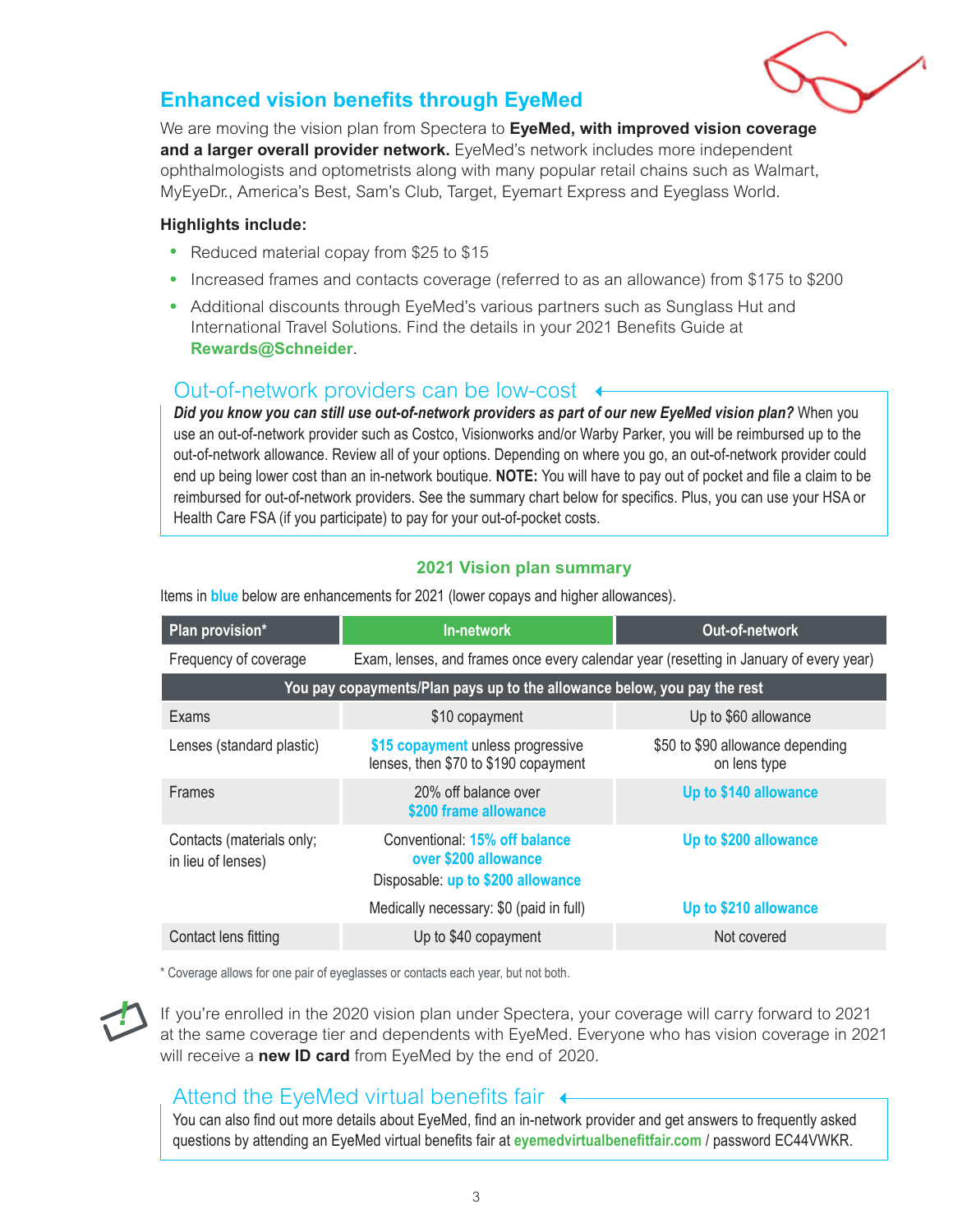#### **New BCBS networks in Tennessee and New Jersey**

If you live in Tennessee or New Jersey, you'll participate in a **new statewide BCBSIL provider network.** These local networks provide additional savings through lower negotiated rates for health care services. More than 95% of current in-network providers and facilities are also in these select networks; however, some providers are not in-network.

To see if your provider is in the network, or to find a new provider, go to **bcbsil.com** and click the Find a Doctor or Hospital link. Search as a guest > enter the location where you would like to search for care and then select the appropriate state network (i.e., New Jersey is the Horizon Managed Care Network, and Tennessee is Network S) or call your health advocate for assistance. **NOTE:** If you use a provider outside the select network, you will pay the separate out-of-network deductible and be subject to the out-of-network out-of-pocket maximum.

If you enroll for medical coverage for 2021 and live in Tennessee or New Jersey, you will receive a **new ID card** from BCBSIL by the end of 2020.



#### **Brand-name drug cost when generic is available**

Generic drugs are FDA-approved to be safe and effective yet cost less than the brand-name versions. To **encourage the use of generics**, if you or your doctor requests a brand-name medication and indicates "dispense as written" when a generic equivalent is available, you will pay the generic copay **plus** the cost difference between the brand and the generic.

If you require the brand rather than the generic equivalent, you or your doctor may request a coverage review to waive the cost difference between the brand and generic medication. For more information, call Express Scripts at **888-772-5181.**

#### **Advanced opioid management**

The **Advanced Opioid Management Program** is designed to help prevent opioid abuse by limiting initial prescription drug fills to a 7-day supply for adults and 3-day supply for children. The program includes physician care alerts to help flag problematic drug combinations (prenatal vitamin prescription or mental health prescription + opioid prescription), therapy duplication, and potential misuse/abuse. **Questions?** Contact Express Scripts at **express-scripts.com** or **888-772-5181.**

**? Did you know**

#### **Employee Assistance Program (EAP) counseling visits increased**

As of August 1, 2020, you and your household members are eligible for **8 free therapy counseling sessions per person per issue per year.**  Counseling is available in-person or via BetterHelp virtual therapy, including phone, video, chat and text messaging options. EAP counselors are available 24/7 to help assess your individual situation and connect you with the right resources, tools and services.

Visit **magellanascend.com** or call **800-327-6936** to get started.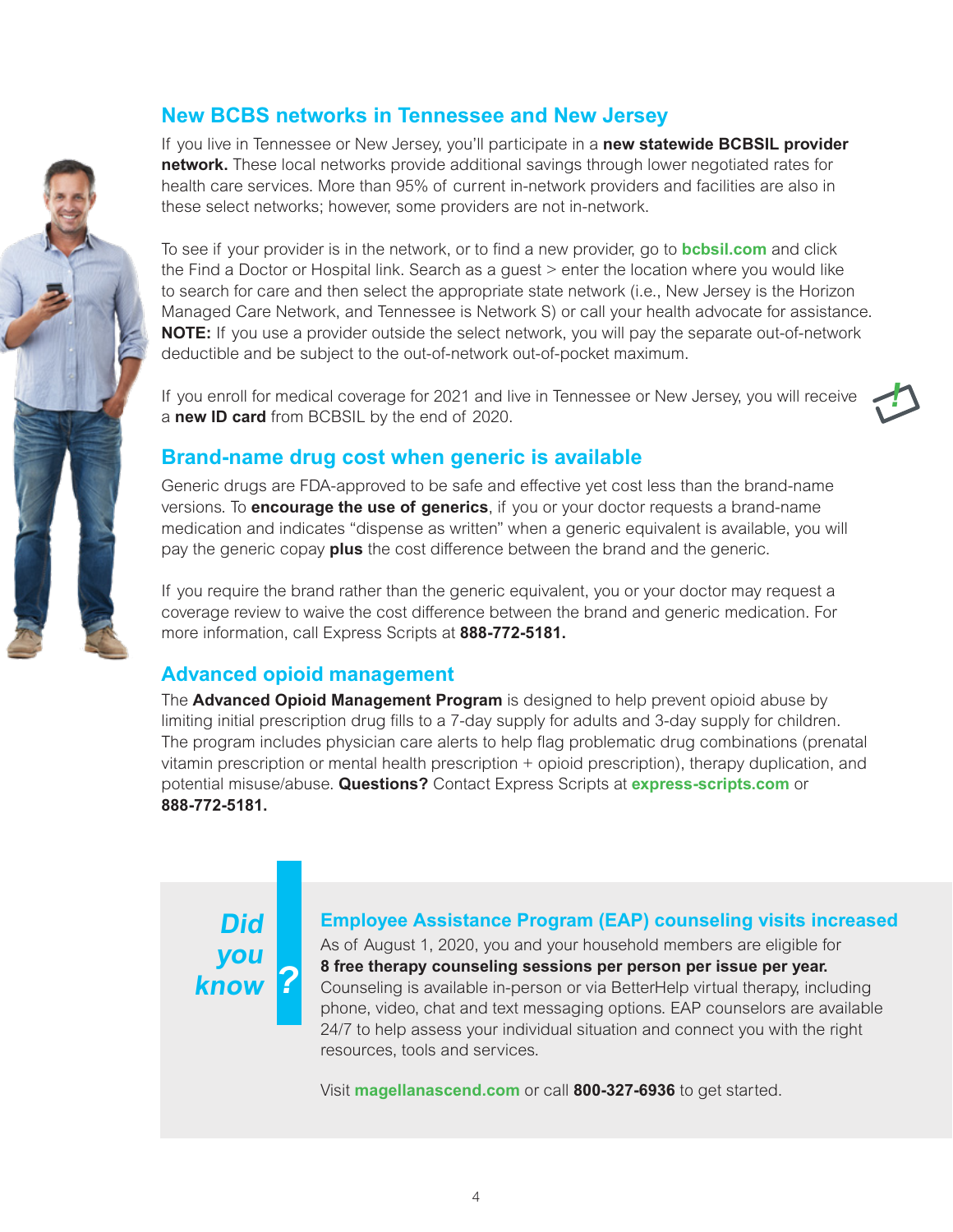#### **Changes affecting your finances**

#### **HSA and FSA contribution limits**

#### **2021 Health Savings Account (HSA) contributions**

| Who is covered | <b>Schneider Electric</b><br>contribution | Your maximum<br>contribution* | e.       | 2021 IRS limit |
|----------------|-------------------------------------------|-------------------------------|----------|----------------|
| Employee only  | \$700                                     | \$2,900                       | $\equiv$ | \$3,600        |
| Family         | \$1,400                                   | \$5,800                       | =        | \$7,200        |

\* If you turn age 55 by December 31, 2021, you can contribute an additional \$1,000.

**GOOD NEWS!** Schneider Electric will deposit the **full HSA Company contribution to your account by the end of January.** Remember, use your HSA to save and pay for eligible health care expenses tax-free — now and in the future.

**2021 Health Care FSA and Limited Use Health Care FSA:** The maximum employee annual contribution will be \$2,750, up from \$2,700.

**Dependent (Day) Care FSA limit for highly compensated employees:** Due to IRS compliance requirements, highly compensated employees (those who generally earn more than \$125,000 per year) will be limited to a \$4,000 maximum contribution per calendar year.

#### **2021 employee costs**

**!**

- **Medical coverage:** Medical plan costs will increase slightly, reflecting a rise in medical costs nationwide and among our own population.
- **Vision coverage:** Vision plan costs will increase due to the expanded provider network and enhanced coverage with the change to EyeMed.
- **Dental coverage and all other benefit options:** There are no rate changes for 2021.

|                   | <b>Employee only</b> | Employee + child(ren)/<br>domestic partner<br>child(ren) | Employee + spouse/<br>domestic partner | <b>Employee + family</b> |
|-------------------|----------------------|----------------------------------------------------------|----------------------------------------|--------------------------|
| <b>MEDICAL*</b>   |                      |                                                          |                                        |                          |
| Core CDHP + HSA   | \$11.03              | \$55.89                                                  | \$61.75                                | \$92.51                  |
| Buy-up CDHP + HSA | \$51.08              | \$131.96                                                 | \$145.83                               | \$218.62                 |
| Core PPO          | \$123.09             | \$268.74                                                 | \$297.03                               | \$445.53                 |
| <b>VISION</b>     |                      |                                                          |                                        |                          |
|                   | \$6.97               | \$13.94                                                  | \$13.24                                | \$20.49                  |

#### **2021 monthly medical and vision costs**

\* Additional non-participation fees may apply and will be a separate deduction on your paycheck.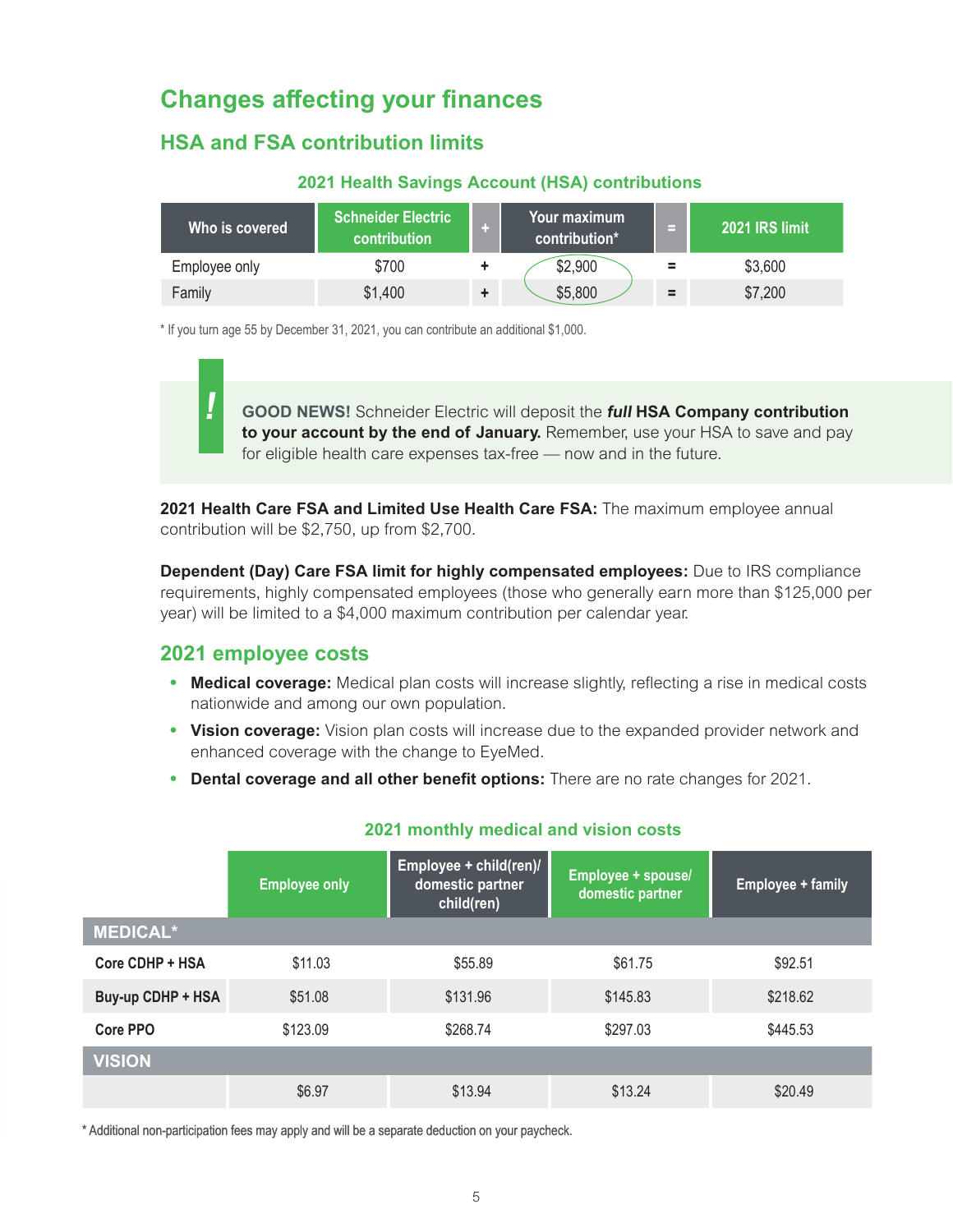### Your enrollment checklist

This year, we have made the Annual Enrollment process easier to help you #freeupyourenergy. Your current 2020 elections — including your responses for the tobacco status and working spouse/domestic partner fee questions will automatically carry forward to 2021, with some important exceptions as noted below. Use this checklist to help you have a smooth enrollment process:



**Enrollment**



- ✔ **Test your access** and update your contact information on **se-benefitslink.com** before October 19, 2020. **NOTE:** Internet Explorer 11 does not support se-benefitslink.com. Be sure to use a supported browser (free, supported browsers: Google Chrome, Firefox, Microsoft Edge or Safari).
- **Review your 2021 benefit options with ALEX, your personalized benefits counselor. ALEX** helps you pick the benefits that provide the best value and easy-to-understand explanations to your questions. Access ALEX at **myalex.com/se/2021**.
- ✔ **Schedule an appointment with a My Secure Advantage (MSA) money coach** to review the pros and cons and ins and outs of your benefit options to give you confidence in your decisions. Visit **Rewards@Schneider** to learn more.
- **Get informed.** Learn more about your 2021 benefit options and costs in Your 2021 Benefits Guide on **Rewards@Schneider**.
- ✔ **Need to make a change?** You only need to log onto **se-benefitslink.com** if you want to make a change to your current coverage, add or remove a dependent, enroll in an HSA or FSA, change your responses to fee questions, or elect a new benefit for 2021. If these changes don't apply to you, you don't need to take action.
- **Review your covered dependents, life insurance beneficiary designations, and complete your life and AD&D evidence of insurability (EOI).**
- **Print your final benefit summary.** A confirmation statement will also be sent to your BenefitsLink mailbox.

**!**

**IMPORTANT:** The last changes you make online to your elections as of the close of the enrollment period will be considered your 2021 elections regardless if you click "Complete Enrollment."

If you don't believe your 2021 benefits accurately reflect what you chose during Annual Enrollment, submit a claim to PeopleLink (online through **support@Schneider** or by calling **877-248-2998)** by January 31, 2021.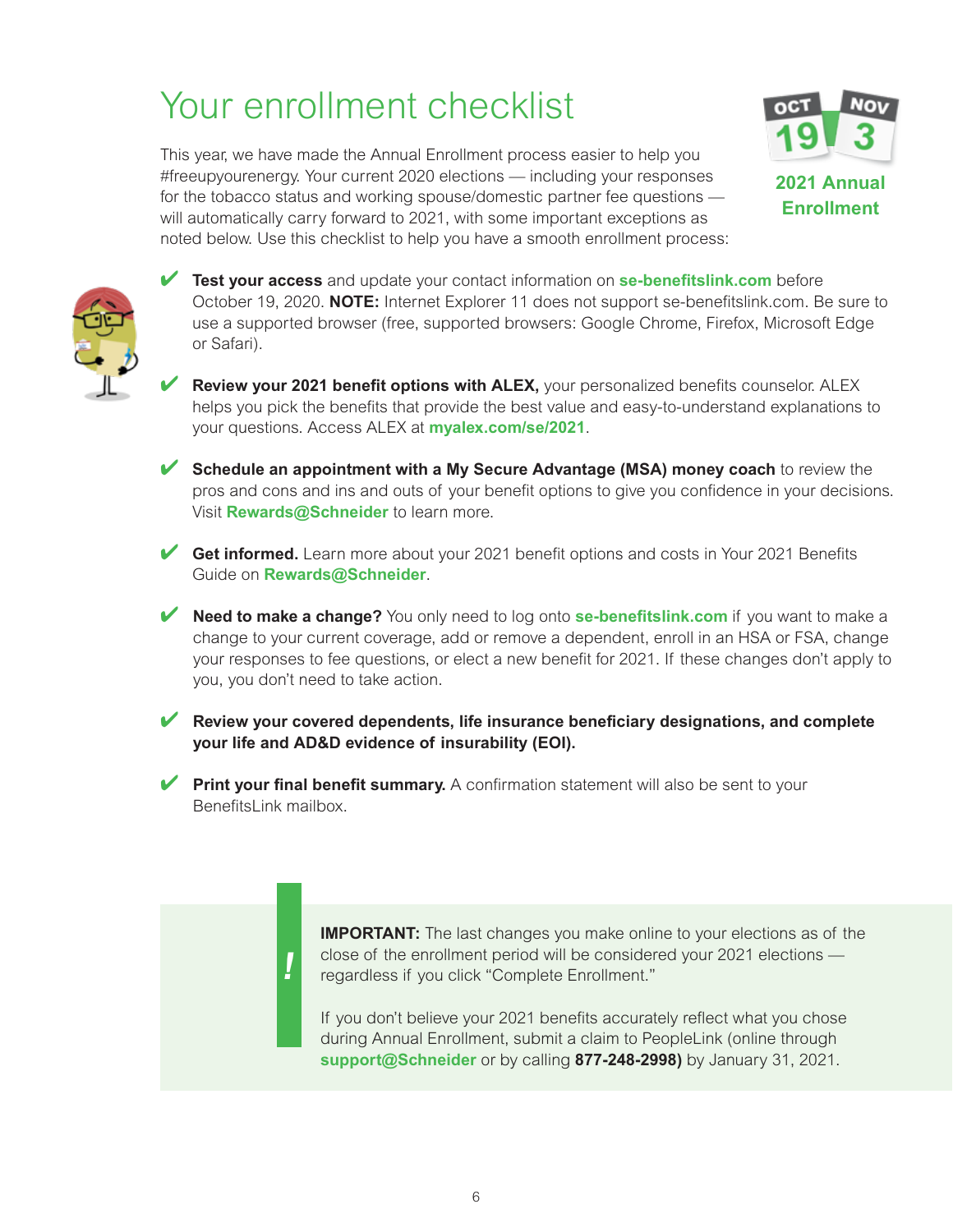### Health evaluation update: Complete by November 30

For 2020 only, the biometric screening **will not** be required to avoid the \$50 per month non-participation fee for employees and spouses who participate in a Schneider Electric medical plan in 2021. **Both employees and spouses** who participate in a Schneider Electric medical plan in 2021 will still need to complete the online health assessment questionnaire within Virgin Pulse by **November 30, 2020** to avoid the non-participation fee in 2021.

Both the biometric screening and health assessment will be required in 2021 to avoid the non-participation fee for 2022 medical benefits.

**To check your health evaluation completion status,** log in at **app.member. virginpulse.com** and go to Rewards > My Rewards > click Complete your checklist.

**!**

Visit **Rewards@Schneider** to learn more about the health evaluation and Virgin Pulse.

### 2021 coverage if you don't take any action

| <b>Benefit</b>                                                                                           | Your 2021 coverage if you make no changes                                                                              |
|----------------------------------------------------------------------------------------------------------|------------------------------------------------------------------------------------------------------------------------|
| Medical                                                                                                  | 2020 medical plan option and coverage level<br>2020 tobacco-user status<br>2020 working spouse/domestic partner status |
| Dental and Vision                                                                                        | 2020 option and coverage level                                                                                         |
| Basic Life and AD&D                                                                                      | One times your base pay; Company paid                                                                                  |
| Supplemental Life and Spouse Life                                                                        | 2020 coverage level at 2020 tobacco-user status                                                                        |
| Supplemental AD&D, Child Life,<br>Short-term Disability, Long-term Disability<br>and Legal Services Plan | 2020 coverage level                                                                                                    |
| Health Care FSA and Dependent Care FSA                                                                   | No participation - you must actively elect each year                                                                   |
| Health Savings Account (if enrolled in CDHP<br>and eligible for HSA)                                     | No participation - you must actively elect each year                                                                   |
| Purchase PTO                                                                                             | No participation - you must actively elect each year                                                                   |

Your current 2020 elections will automatically carry forward to 2021 with the exception of your HSA and FSA elections.

\* If you are a new hire and do not take action, you will be enrolled in the default coverage options. See Your 2021 Benefits Guide for what happens if you don't enroll.

**NOTE:** You cannot change your elections during 2021 unless you have a qualifying life event and make a new election within 31 days.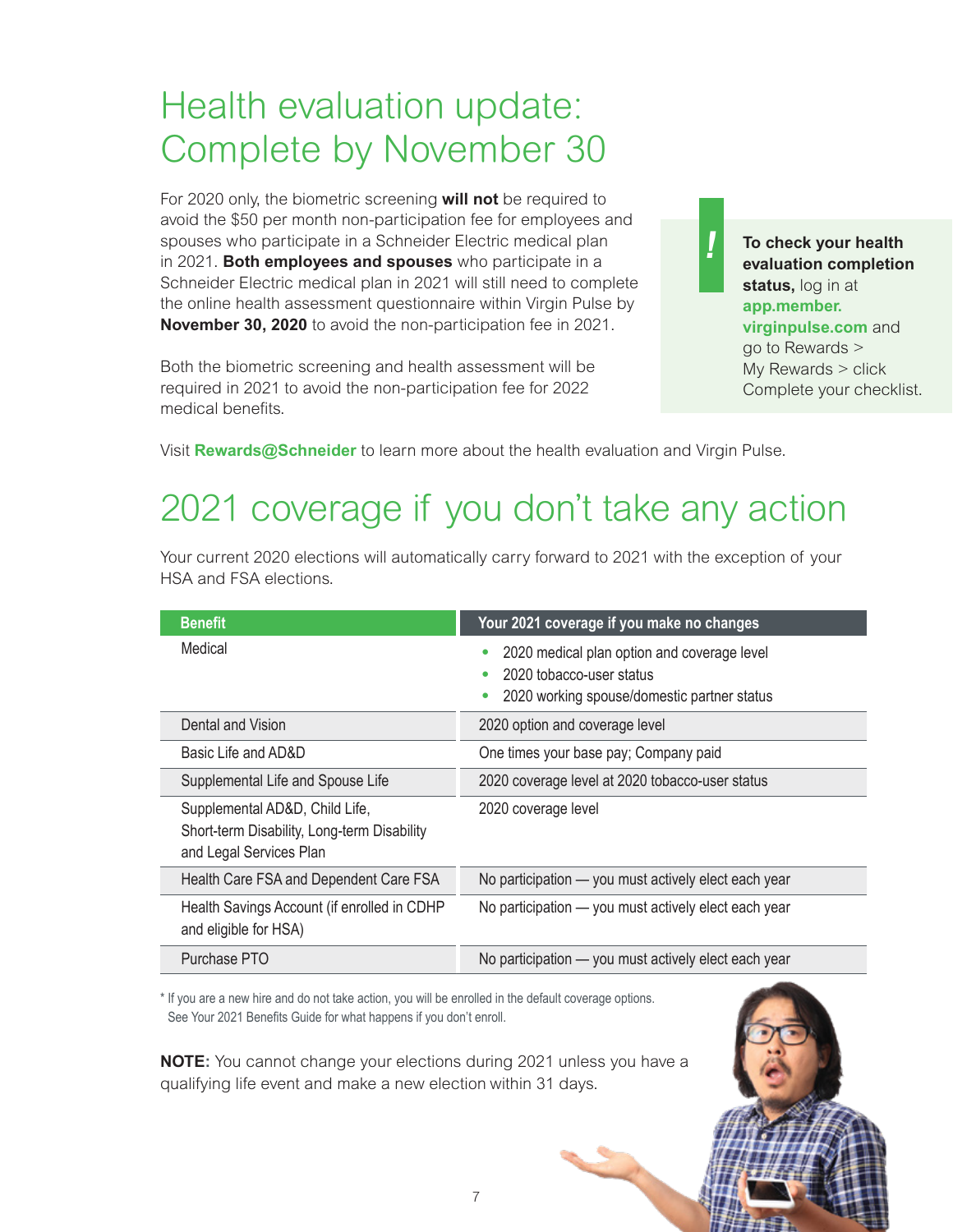## What if

#### **What if I want to add dependents to my medical, dental or vision coverage?**

Enroll your dependent(s) at **se-benefitslink.com** and submit the required documents to verify they are eligible by 5 p.m. Central time on **November 12, 2020.** You can do this either of two ways:

- *Upload to BenefitsLink (preferred)* Log in to **se-benefitslink.com** > click Verify My Dependents tile. Upload your documents.
- *Fax* Fax to PeopleLink at **859-372-2176.** Include a cover sheet with the subject line "Dependent Documentation" along with your legal first and last name, SESA ID and phone number.

Please allow up to 2 weeks for your dependent documents to be reviewed. If you don't submit acceptable documents, your dependent(s) won't be covered. See Your 2021 Benefits Guide or visit **se-benefitslink.com** for the documents you need to submit.

#### **What if I'm not eligible for a Health Savings Account?**

You can enroll in either the Buy-up CDHP (with no HSA) or the Core PPO option. Consider contributing to the Health Care FSA so you can pay for eligible out-of-pocket health care expenses with before-tax dollars.

To be eligible for an HSA, you must be enrolled in a CDHP medical plan option; and must be a U.S. citizen, Green Card holder or H1-B visa holder with a U.S. residential address.

You cannot be:

- Covered by any medical plan that is not a consumer-directed health plan, including your spouse's or domestic partner's plan;
- Covered under a general FSA through your spouse's or domestic partner's plan (however, you may participate in a Limited-use Health Care FSA specifically for dental and vision expenses);
- Claimed as a dependent on someone else's taxes;
- Enrolled in Medicare (including retroactive Medicare coverage);
- Covered by TriCare, TriCare for Life, or Medicaid; or
- The recipient of VA benefits within the last three months unless you have a disability rating from the VA.

#### Important information  $\leftarrow$

#### **As you enroll and get ready for your 2021 benefits, keep in mind:**

- If you are changing your medical plan option from the PPO to a CDHP and you currently have a Health Care FSA, your Health Care FSA balance must be \$0 by December 31, 2020. Otherwise your and Schneider Electric's HSA contributions will not begin until April 2021.
- If you are continuing participation in an HSA or the Health Care FSA, keep your PayFlex debit card if it isn't expired. PayFlex will only send out new cards if the old one has expired or you are new to the plan.

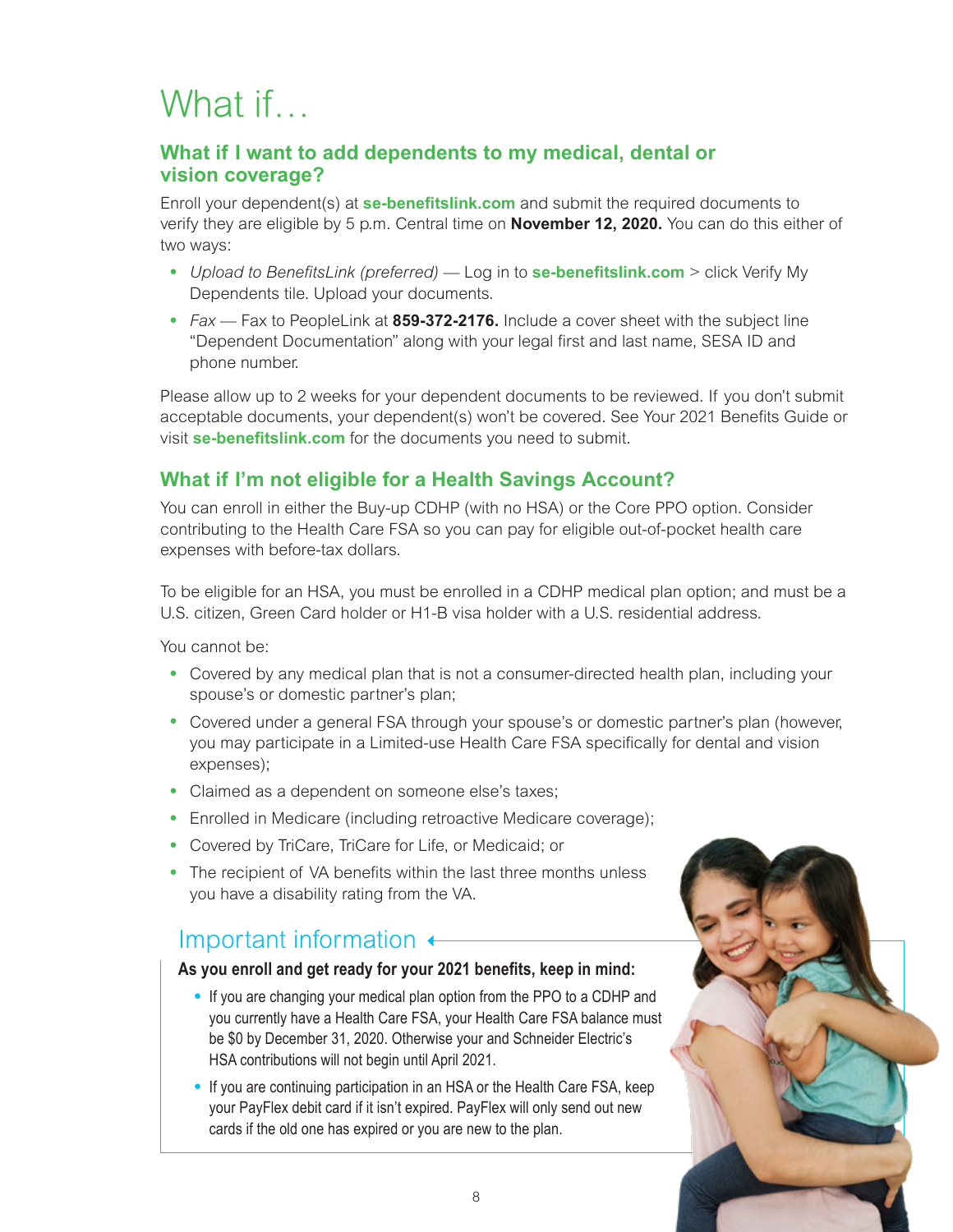#### **What if I cover a domestic partner or their child, and their tax status has changed?**

Complete and submit the "Certification of Tax Dependency" form to PeopleLink **by 5 p.m. Central time, November 12, 2020.**

#### **What if I want to increase my Supplemental Life or Spouse Life coverage, or enroll after waiving coverage in the past?**

You (and/or your spouse) will be required to show evidence of insurability — or proof of good health — if you enroll in or increase your Supplemental Life Insurance for yourself and/or your spouse.

Unum, the insurance carrier, will email a link to your Schneider Electric email address so you can complete your EOI form online. If you do not have a Schneider Electric email address, Unum will mail the EOI form to your home address in late December. Your new or increased coverage level and payroll deductions will begin after Unum approves your increased coverage.

#### **What if I have a change in family status between now and the end of 2020?**

If you experience an eligible change in status — such as marriage or birth of a child — between now and the end of the year, you will have to ensure that both your 2020 and 2021 elections are updated at **se-benefitslink.com** within 31 days of the event.

**NOTE:** If your change in status occurs during the Annual Enrollment period and you wish to update your 2020 benefit elections, you must first complete your status change event for 2020 and then complete your 2021 Annual Enrollment elections.



### **Questions?** Contact PeopleLink.

Contact PeopleLink for assistance in English and Spanish with questions on enrollment, general HR, pay, medical insurance, timekeeping issues and more!

- Call **877-248-2998** (Monday through Friday, 6 a.m. to 6 p.m. Central time during Annual Enrollment).
- Visit **support@Schneider**.